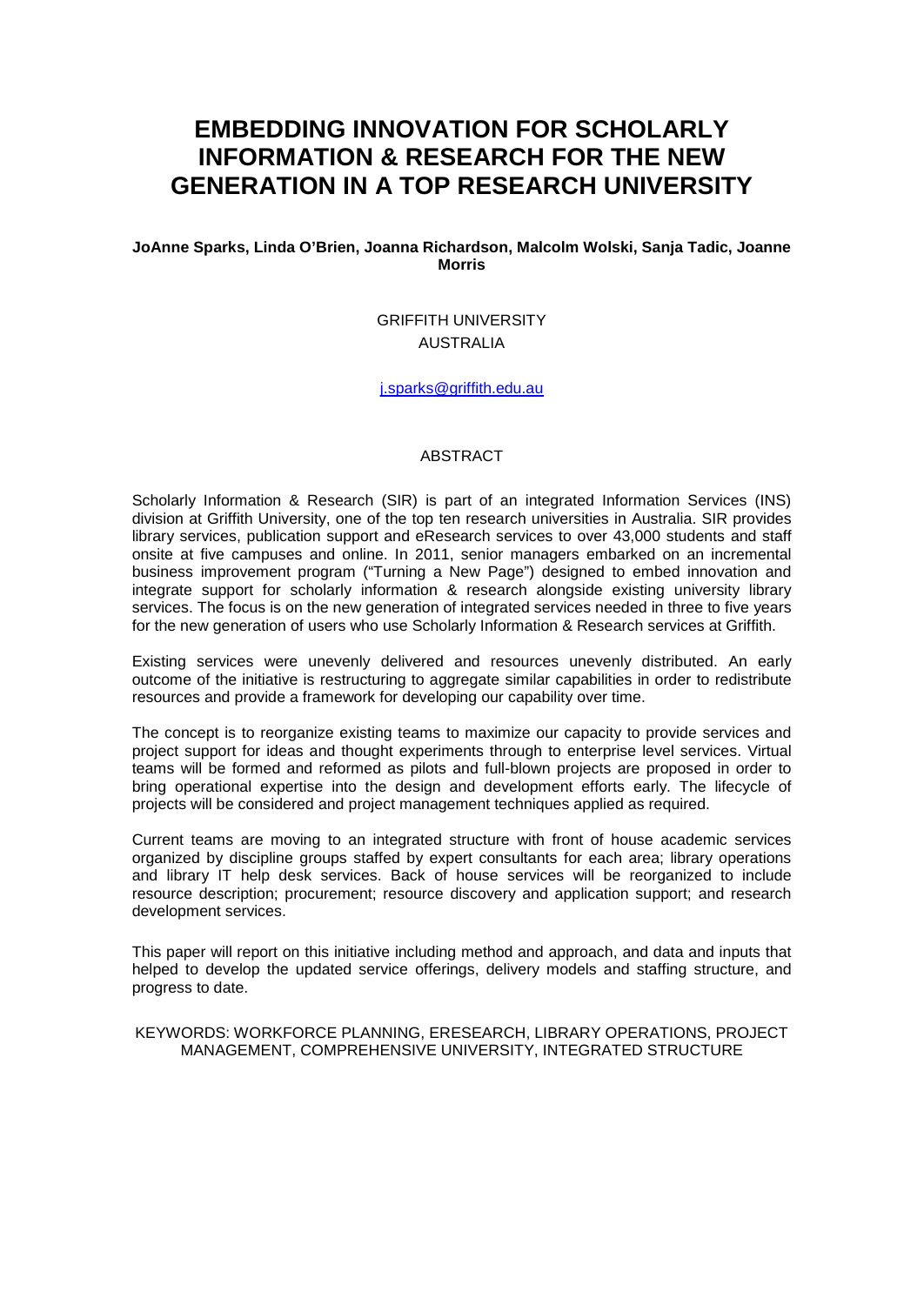### INTRODUCTION: NEW SERVICES FOR NEW GENERATION OF USERS

Why are new services needed for a new generation? The "new generation" is really several generations who have lived, and will live, through a significant period of technological and telecommunications improvements affecting almost every person in every part of the world. "New" services are simply the core services relating to the discovery and creation of knowledge wrapped in profound new capabilities. It is the potential of those capabilities that are providing the fuel for what many see as a paradigm shift for higher education and information management. New opportunities are emerging to store, combine and mine data and information, at a scale and complexity not previously achieved. We are all part of a fantastic transition from local to global, from physical objects stored in cupboards to bits and bytes stored and backed up in resilient servers all around the globe. Our world has and is changing. Almost every aspect of life and certainly everything to do with information management, support for research and academic library services is affected.

This paper focuses on our local efforts at Griffith University to prepare delivering transformed services in a research-intensive multi-campus university. Our approach uses incremental business improvements. Our slogan is "slow is fast" as we work collaboratively to embed innovation in how we work. Our approach is to understand as deeply as possible what the new generation needs, and how to organize services and staff to deliver within the context of the University's strategic aims. Linking support for research, including eResearch services, within an integrated structure that combines scholarly information and library services is the core innovation driving us. We are indeed "turning a new page," albeit mostly a virtual one.

### BACKGROUND AND CONTEXT: GLOBAL TO LOCAL

In order to remain responsive and vital within their organisations, university libraries are faced with the challenge of managing the potential impact of external drivers. Information staff who support researchers and publication outputs are contending with challenges that affect all those who work in the higher education sector.

Major external drivers include:

- Global economic trends affecting higher education
- Changes implemented in 2012 to Australia's funding for higher education (Australia. Dept. of Education, Employment and Workplace Relations, 2008)
- National emphasis on more--and better quality--research (Cutler, 2008)
- Information scale, quantity, access and quality issues
- Scholarly information inclusion of research data, open access, pricing models, sheer complexity
- Technology improvements hardware, software, networking paradigms all have radically progressed
- Modern library is everywhere all of the time no longer a physical place with material that can only be accessed by one person at a time
- Clients who expect an individualized approach they can control in terms of features, personalization and ubiquitous availability

The context for any major improvement must be linked to the strategic aims and challenges of the organisation. For Griffith University, these include:

- Strategic focus on research excellence as evidenced by funding successes and league tables
- Stiff competition for students not only in our region, i.e. Southeast Queensland, but also nationally and internationally
- Continued growth of student numbers over an extended period
- For some areas, a continuing flat budget juxtaposed with a mandate to achieve
- Students and staff with high expectations, including resources and services available anywhere / any time, independent access and expert assistance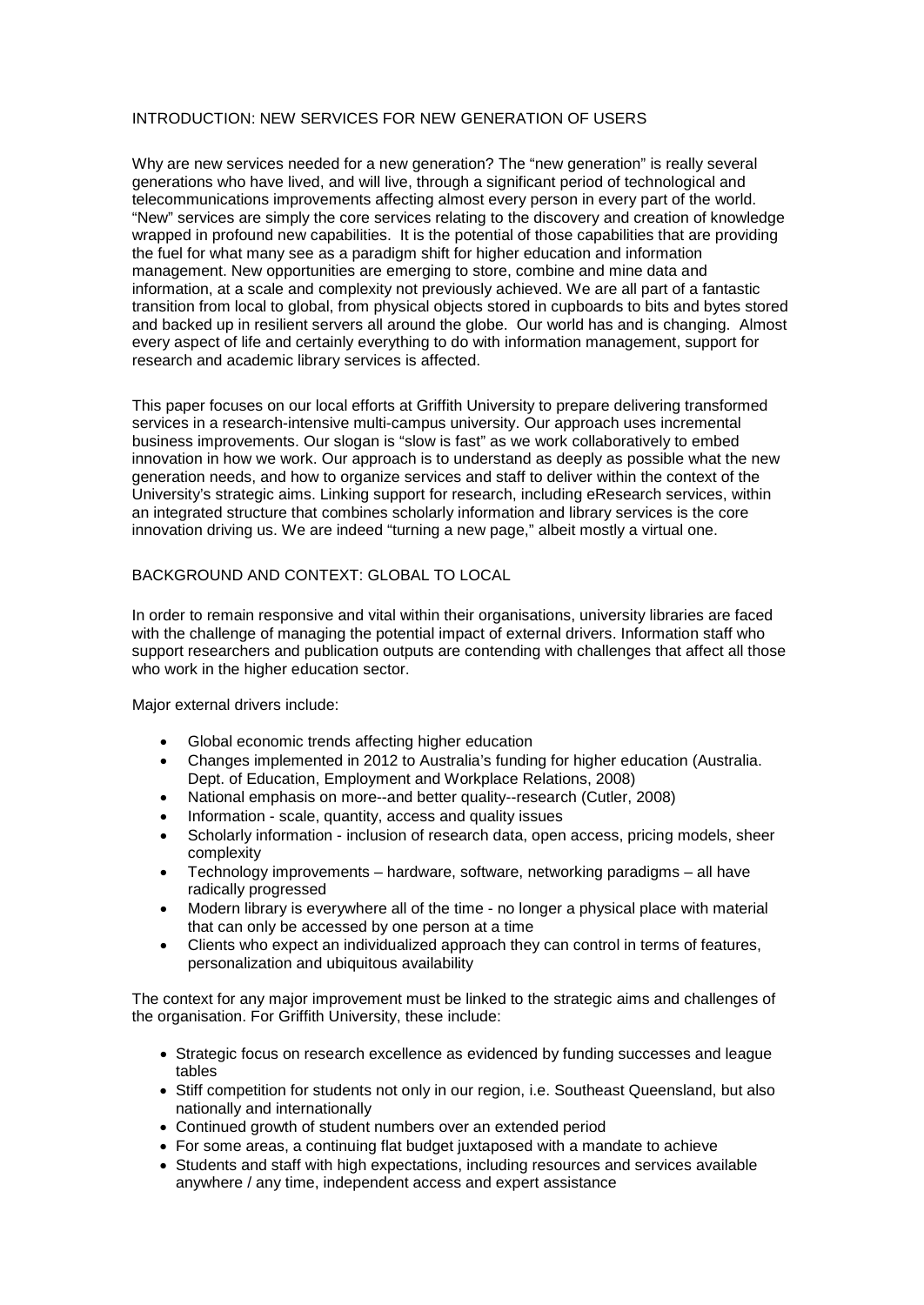Scholarly Information & Research (SIR) is part of an integrated Information Services (INS) division at Griffith University, one of the top ten research universities in Australia. SIR provides services to over 43,000 students and staff onsite at five campuses and online.

The SIR portfolio now includes almost all units directly delivering Library services:

- Lending and Interlibrary Loan
- Acquisitions
- Expert academic consulting services targeted to higher degree research (HDR) students and academics
- Collection management
- Cataloguing

(Note: Information literacy is covered by the Learning and Teaching (L&T) portfolio. The SIR academic librarians collaborate with the L&T as there are many natural synergies, shared customers and handover points.)

SIR also includes three areas providing a range of research and INS support services:

- Library IT Help front of house library and IT support and telephone contact centre
- Support for publications institutional repository, national assessment exercises (Excellence in Research for Australia (ERA) and Higher Education Research Data Collection (HERDC))
- eResearch services IT advice and assistance including research data management, high performance computing (HPC), application development, data analysis and visualisation, online surveys, data collections, and other web and database tools

As part of INS, SIR has a number of opportunities for change:

- Opportunity to align the portfolio with the University's strategic research goals has not been fully exploited
- Approach has tended to be responsive and opportunistic rather than strategic in its focus
- Demand from senior stakeholders for enhanced policy advice, especially in regard to emerging issues around research data and the publishing lifecycle
- Additional core funding is not likely near term, leaving our portfolio at risk if we don't update our services and articulate a clear value proposition

Functions within SIR are highly responsive to individual customers and specific customer groups but are not customer centric in the truest sense. At the same time staff and customers are concerned about the ability of the staffing profile to address projected growth regardless of service model. In short there is a driving imperative to transform in order to remain relevant and sustainable within the University. If what we provide is not relevant to the students and academics we are meant to serve, we will likely face funding cuts.

# HOLISTIC APPROACH

"Turning a New Page" (TNP) is the name for our holistic business improvement approach undertaken in mid-2011. The exercise was initiated to clarify the portfolio's purpose and business drivers, and to understand opportunities for service improvements. Because SIR's key identity is as a service provider, services should drive the structure of the organisation. Services are prioritised against the University's strategic aims as well as the INS divisional strategic plan and the University's Research Plan. TNP combines methods from best practices around continuous improvement, change management and business planning to achieve better alignment operationally and to prioritise potential improvements to services.

Our goal is to position the portfolio for where we want to be in next three to five years. This includes the detailed effort to analyze and re-engineer what we do and how we do it in order to achieve measurable and sustained business improvement. Most of this effort is alongside operational responsibilities with support from a consultant and project officer in the initial phase.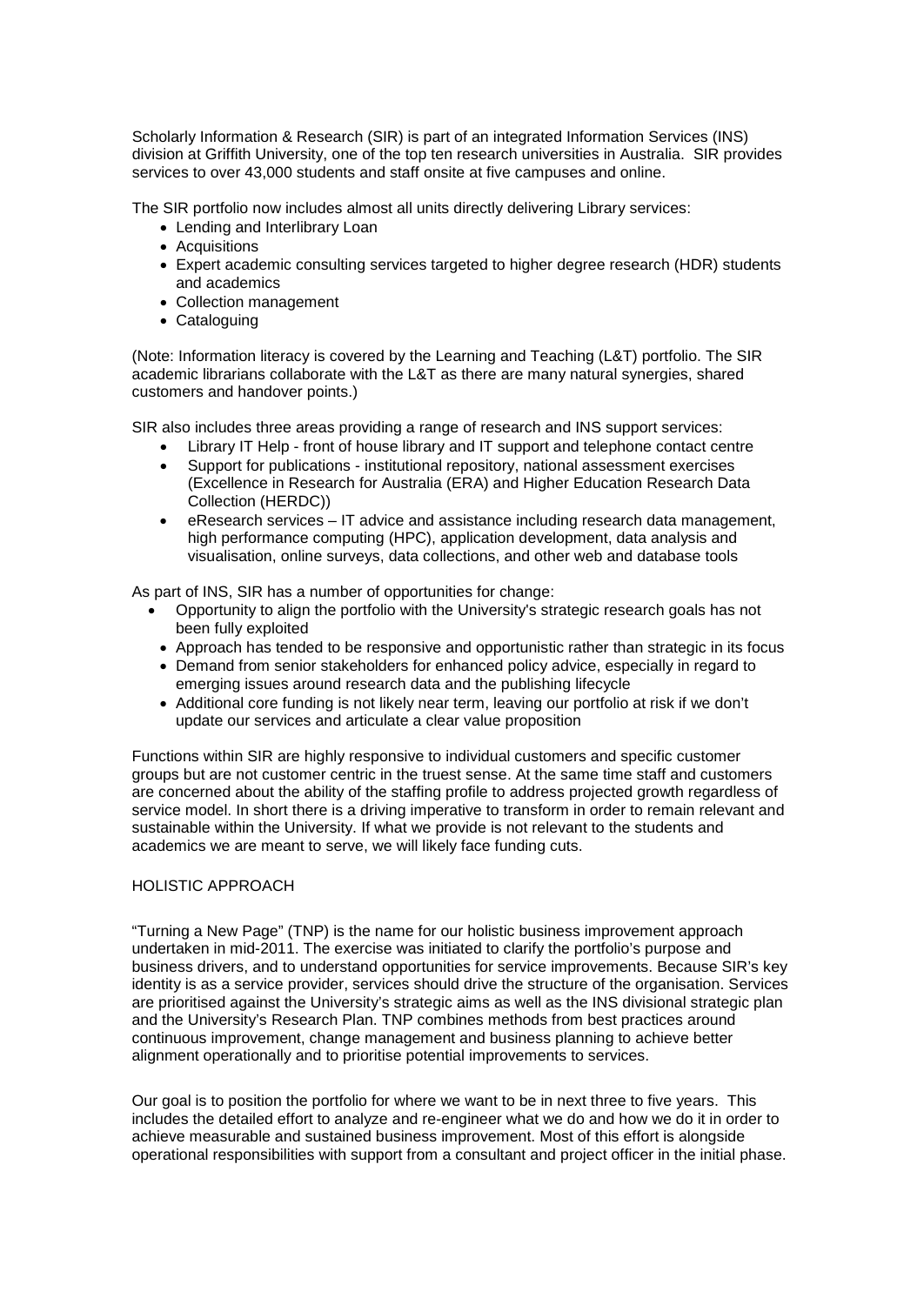The overall approach is derived from classic change management theories including John Kotter's (1996) well known stages. The first step in SIR's approach uses business and strategic planning techniques to gather and review data, external benchmarks and information from a range of stakeholders in order to assess and understand our current position. This evidence is combined with workshops, surveys and structured interviews to confirm our purpose, strategic opportunities and possible improvement ideas. Clarity about what we want to achieve, including an analysis of key business benefits, then drives the specific operational improvements.

A key feature of TNP is an incremental approach of design and implementation. "Waves" of improvements are implemented for each unit within SIR over an extended period. Within each phase or "wave," the cycle repeats with deep analysis to identify, prioritise, and retire activities, and then determine how to organise units to deliver against the overall plan. Ultimately this approach is influencing a shared culture of positive continuous improvement to take root within the portfolio (O'Brien, 1990). An incremental implementation approach is not unique to SIR or to Griffith and has been deployed by other universities and in other sectors as well as described in organisational psychology and management (Schein, 2004; Senge, 2006).

In the SIR context, engagement of staff and stakeholders is a top priority. Activities in the first phase have been designed to engage as many individuals as early as possible. At the same time data, metrics, information and ideas are being collected from a variety of stakeholders especially students, academics, key partners, INS executives and managers, and SIR staff. The focus is how do we respond to current and latent demand to provide enhanced and consistent support for research throughout the institution. The entire range of services we deliver now and expect will be required over the three-five year time horizon is under review.

Simultaneously the team has initiated the detailed workforce planning required to shift what we do now to align ourselves to a future state. This includes scoping the labour requirements to deliver current ongoing services and proposed ones. We are working to understand our current skill gaps and future staff career pathways. As requirements are understood, new and updated roles can be created along with position descriptions, teams and reporting lines.

While deep engagement has been fostered and ideas and suggestions from every contributor are given serious attention, decision-making is based on a participative management approach. Decisions are being pushed to the operational level as far as possible but we are not seeking consensus or democratic votes to determine final decisions, particularly those hard calls involving reporting lines and team structures. In our environment it is expected that managers take responsibility for these decisions. Our approach is transparent, engaging and also definite.

As the phases proceed within each unit, the method for maximising engagement with each individual staff member includes a career dialogue exercise undertaken by line managers with each direct report. Key outputs include a shared understanding of the employee's aspirations and intentions with regard to future career development. Although usually individuals are very concerned about job security, a key risk for most organisations is the loss of talented staff and organisational knowledge. By investing effort to understand potential career decisions of staff, we hope to retain and redeploy staff. It is not an objective of the TNP initiative to make significant redundancies. The incremental business improvement approach allows management of turnover to the plan and delivers value for the investment of reskilling staff as we go.

The steps for each unit or team have the following sequence:

- 1. Strategic alignment reviewed, build on layers above and collaborate with other units
- 2. Inventory of services created, latent demand captured, analysis of data and further information gathered as required. External benchmarking compared where available
- 3. Analysis of skills, roles required and current and future capacity issues
- 4. Roles confirmed and position descriptions updated and implementation plans determined
- 5. Skill gaps reviewed, talent assessment for existing staff and individual pathways proposed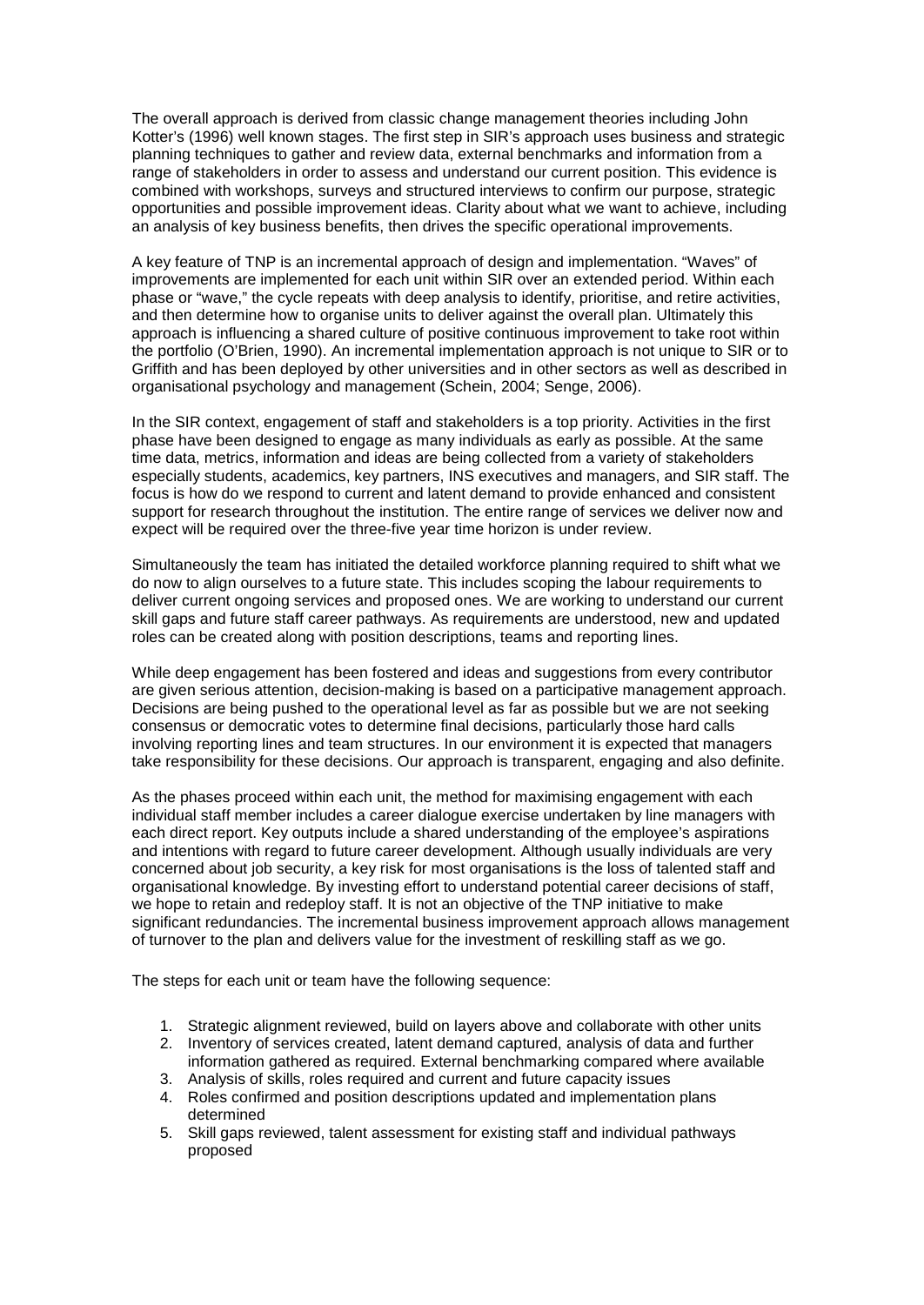#### CORE IDEA: UPDATED SERVICES VIA NEW DELIVERY MODEL

This section aims to outline and illustrate how our approach produced a new model that provides the environment and opportunities to embed and nurture innovation in our organisation. The "before" state of the organisation is illustrated by a traditional organisation chart in Figure 1. In this model, eResearch is siloed under one area and other scholarly information areas are each organized into their vertical units. Library IT Help and Lending are two separate units and although co-located, they each have separate staff and procedures. The Academic Services Group has already taken a first step of reorganizing staff according to how academic areas are organized (by Schools). They have also initiated new support services for researchers such as bibliometrics and advice for HDR students. A new role called Resource Discovery Specialist covering usability and discovery tools was on its own at the beginning of the TNP project.



FIGURE 1: SIR Organisation chart, 2011

Throughout the exercise, one of the most difficult aspects is to stay true to the method. Figure 2A graphically depicts a visual process that, once agreed, has become a useful anchor. Rather than starting with roles and administrative structures, initial workshops addressed the portfolio's purpose, priorities and core functions. The "bubbles" were created to spark discussion and provide a visual tool to compare ideas and possible options.

What is contained within the three bubbles? Content includes published literature related to the comprehensive programs offered by Griffith, our academic scholarly outputs and our published and unpublished research data. Access to this data is the key benefit that drives its collection and curation. Functions include procurement, description, discovery, development and support.

Support for research in the current footprint depicts the eResearch Services and a small portion of Academic Services. It is small and specialized with significant potential as the University seeks to maintain and develop its current position as a research intensive university.

The Library spaces area covers services at seven locations on five campuses. Two of those libraries provide space, amenities and book collections for over 20,000 students at each site. Three are very specialized and support the Queensland Conservatorium of Music, Griffith Film School and Griffith Health. The Logan campus provides library services for a smaller cohort and breadth of programs. Much work has already been done to provide self service solutions at all locations and more self service is planned.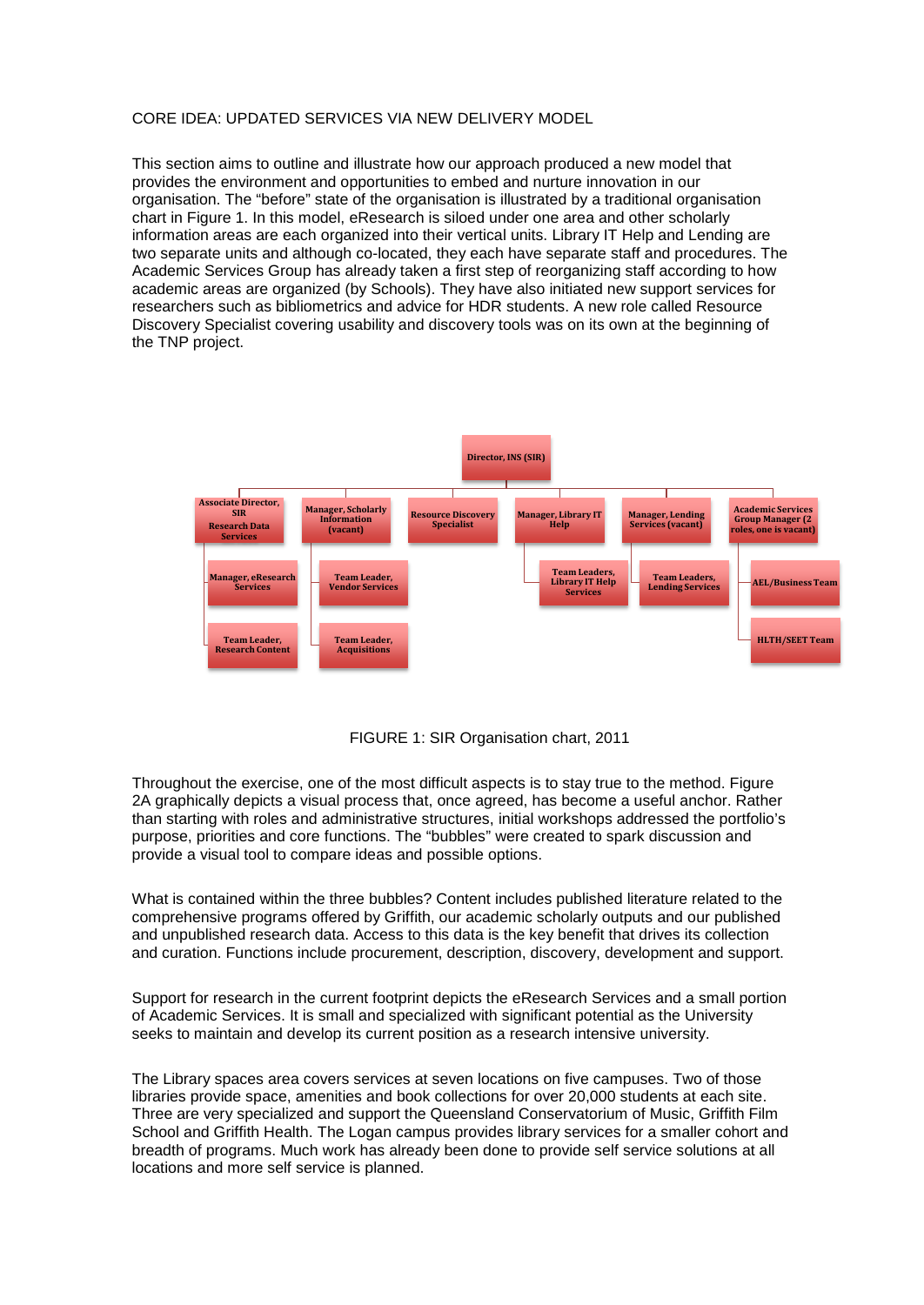Figure 2A depicts the current state by using several variables to "size" the bubbles including actual budget investment, service volumes, book vote budget and an estimate as to visibility within the University. Note the space between bubbles, which illustrates the level of collaboration and integration. Figure 2B illustrates the goal in the next two to three years to bring the bubbles together, maintain size and investment for the content area, grow the research support area and shrink library spaces to the extent feasible. These shapes are estimates and are being confirmed as evidence and information from working parties is added to the whole. Incremental changes year by year will shift the size of the bubbles and allow us to test both demand levels and service delivery models.



The services we provide now and in the future are evolving and several themes have emerged that have influenced the forecasted services required and opportunities to improve. As might be expected by looking at current levels of investment, SIR's capacity to enhance the support for research within our university community is uneven. At times our performance is brilliant and world class and our service ethic is superb. However, concerns about our capacity to consistently deliver are coming from multiple sources.

The assumption that the new generation of users wants it all does seem to be correct, but it isn't just the new generation. Senior academics want to do their work wherever they are located and to have consistent access to their information and research data. Latent demand is present and growing and it is clear we need to ramp up to be ready to provide support and infrastructure.

In the near term, physical library services are still important and must be provided in the Griffith context, in conjunction with a robust online offering of content and services. The distributed nature and complexity of Griffith's campuses make this challenge especially daunting. Although many clients desire self-sufficiency, personal and direct human contact is still wanted by many of those same individuals. Blending excellent self-help with in-person services at the front desk or via expert consultants is a challenge SIR must meet in order to sustain the scale we are delivering.

A new structural model has emerged from the TNP effort that organizes functional areas in an integrated fashion combining areas with like functions. Figure 3 shows teams organized by Content and Discovery (back of house technical functions) and Academic Services (front of house client facing functions). The model adds a business development function to connect the two operational areas via projects. The teams are aggregated by like skills and functions. Rather than a sideline activity, new business development becomes a key investment and links front and back of house with robust program management for all areas supported by the portfolio.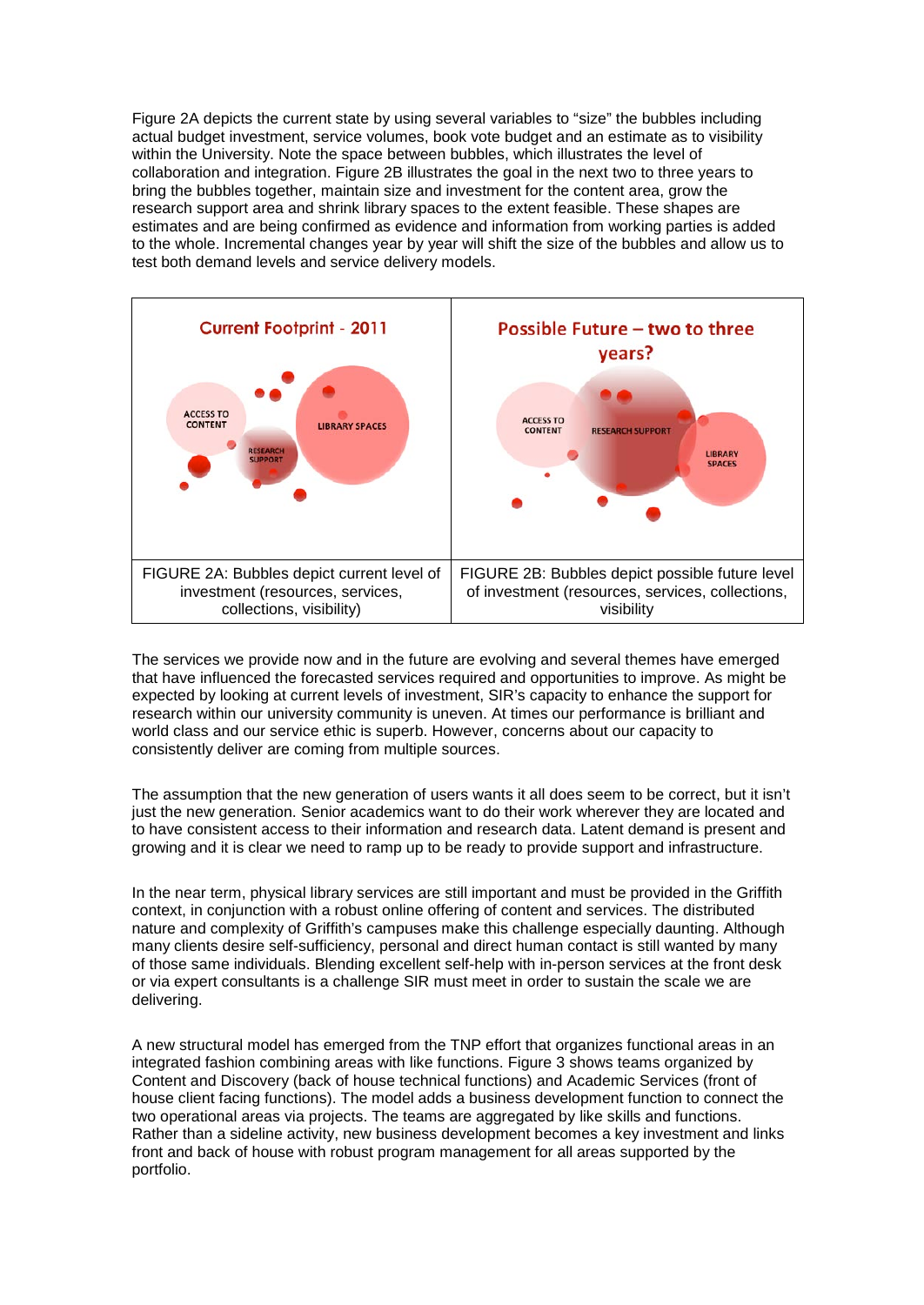# **AGGREGATED UNITS WITH RESOURCES REDISTRIBUTED**



\*SEET=Science, Environment, Engineering & Technology \*\*AEL=Arts, Education & Law

# **FIGURE 3: PROPOSED FUNCTIONAL GROUPS, END OF STAGE 1**

Another benefit to this model includes a Google-like addition to existing position descriptions to allow flexibility for staff to participate and contribute to project teams. The goal is to make it easy for staff to volunteer and for managers to endorse participation in small projects and experiments.

Not only is our aim to organize and manage support for research in a more robust way but also to acknowledge a lifecycle approach to projects. Across a project's lifecycle, teams need to form and reform, from the funding application through to delivery of service and ongoing support. We intend to strengthen the process to identify whether the initiative is a thought experiment, a small or large custom solution, or truly an enterprise project. While we want to remain agile, we need deliberate decision gates requiring commitment earlier in order to plan for the lifecycle of all types of projects. In part this is to provide better customer service and to avoid budget shortfalls for experiments that invisibly become critical enterprise applications with no support or funding. It is about balancing perceptions in our user community and at the same time still encouraging thought experiments. Reskilling staff according to these projected commitments is a key strategy for how we can evolve and stay relevant.

TNP will have completed three phases of investigation and planning work by the end of 2012. The full implementation of identified improvements will carry on incrementally. Once the improvements are clearly identified and it is clear they can be achieved within the current budget envelope, they will move forward to implementation. This rolling approach is being accomplished alongside operational roles at every level in the portfolio, providing the mechanism to implement improvements and still deliver services and projects.

Essentially, by the end of 2012, the senior management team will have achieved a new way of working with staff and achieved a move to transformational cultural change. This is already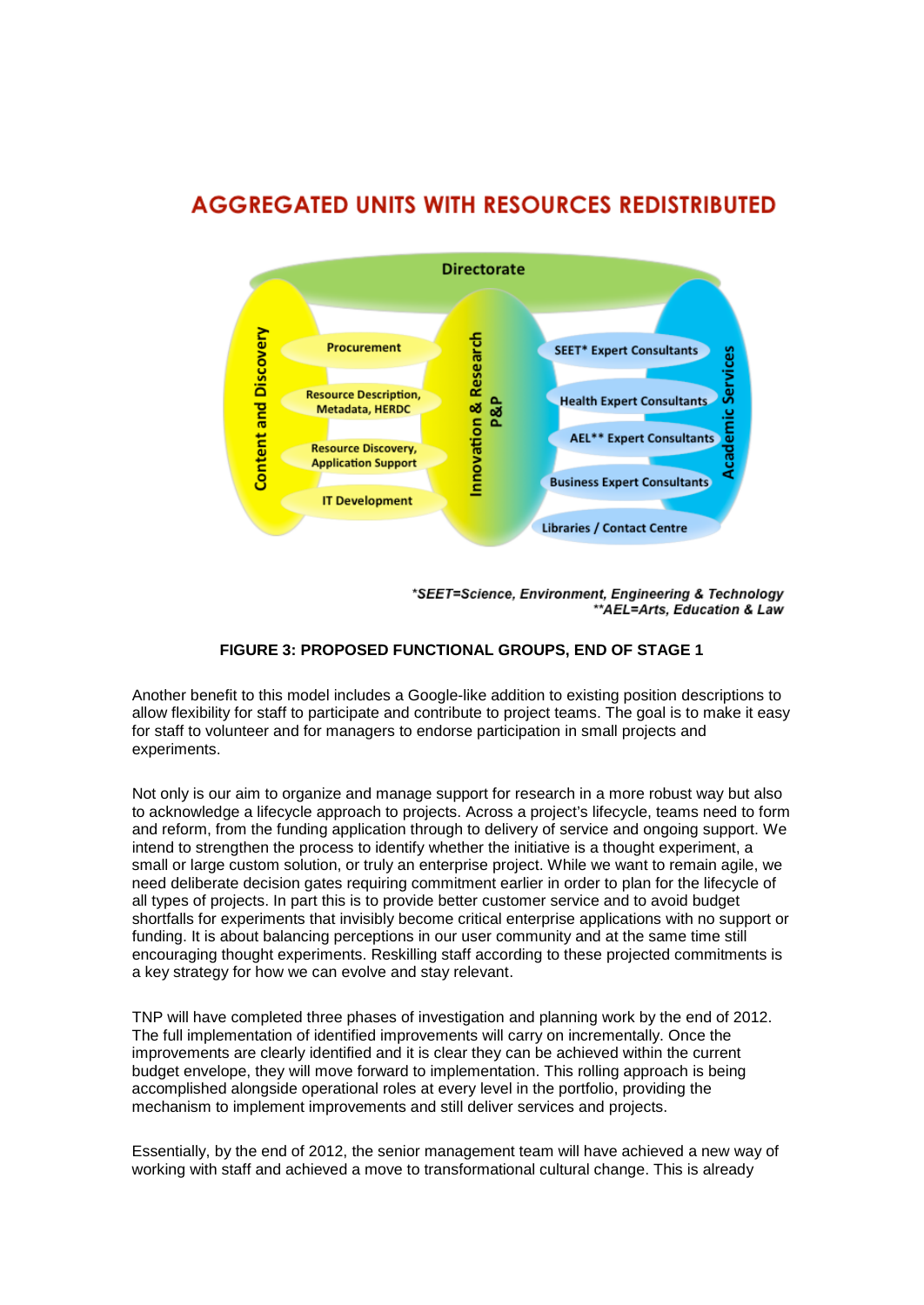reflected in the level of staff engagement and early improvements that have moved forward. Cultivating a culture of continuous learning supports and inspires innovation (O'Brien, 1990).

TNP has focused our attention on how to nurture and develop an operational state that invites innovation and seeks improvement. Change is incrementally progressed working with and led by the people already have in place. We have been fortunate to succeed with research infrastructure funding opportunities internally and externally that cultivate innovative ideas and experiments. These projects provide opportunities and real examples of the kind of work we expect to undertake in the future.

SIR's garden plan in Figure 3 graphically depicts functional strengths in an integrated structure with experiments and innovative projects on the outer corners. The skills we are building are depicted by clouds in the figure and represent a sample of the types of skills we think we need in the near term.



# **FIGURE 3: SIR'S GARDEN BEDS - EMBEDDING INNOVATION**

# CONCLUSION

How do we see our efforts paying forward? Much as the master gardener has a plan that may take years to achieve in its fullness, we see our garden beds beginning to bloom and reaching maturity over a period of time. Already the teamwork and engagement achieved is demonstrating creative solutions and productive collaborations as illustrated in Figure 3.

Why have we used the comprehensive and holistic approach outlined in this paper? Three components make up the value proposition (Sparks, 2001; Sparks, 2007). The first involves the business value obtained. Improving the performance of individuals and teams adds value and keeps staff engaged. We often fail to appreciate the actual dollar value of good performance and staff morale. Supporting staff to engage in strategic work and equipping them to be ready for it is essential. If we really intend to support researchers and research students at Griffith University, we have to get the best value from the core funding we already have. We need to work innovatively, think creatively and open ourselves to new possibilities. Small successes will attract further demand and financial support. They already have: for 2012 we have secured almost \$2 million in project funds with more to be confirmed. A corollary to the business value involves talent management and succession planning. Talent is in demand in Australia and that